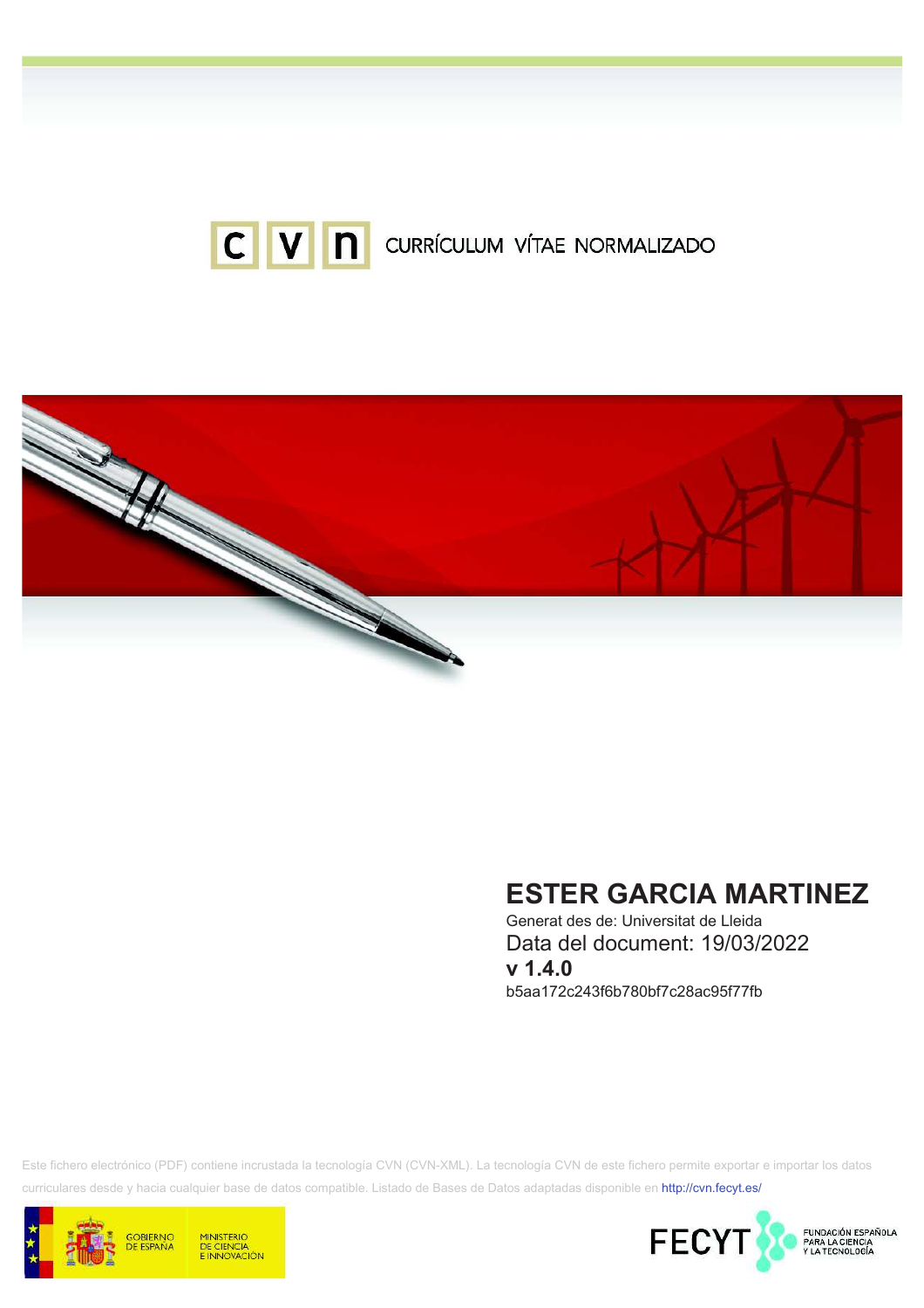

### Resum Iliure del currículum

Descripción breve de la trayectoria científica, los principales logros científico-técnicos obtenidos, los intereses y objetivos científico-técnicos a medio/largo plazo de la línea de investigación. Incluye también otros aspectos o peculiaridades importantes.

Doctoranda del Programa de doctorado en Salud por la Universitat de Lleida.

Investigadora en Formación del departamento de Enfermería y Fisioterapia de la Universitat de Lleida, donde realizo una actividad docente en la asignatura de Especialidades Clínicas en Fisioterapia (regeneración tisular) e investigadora, desarrollando mi línea de investigación y colaborando en el proyecto "Eficacia del programa de ejercicios de Otago aplicado de forma grupal versus individual en la probabilidad de caídas de personas entre 65-80 años no institucionalizadas".

En 2015, finalicé mis estudios de grado con mención en Fisioterapia Geriátrica por la Universitat de Lleida e inicié el Máster Interuniversitario en Investigación en Salud por la Universitat de Lleida y la Universidad de Vic, mientras ejercía como fisioterapeuta en varios centros residenciales. Durante los estudios de máster, el Ministerio de Educación. Cultura y Deporte me otorgó una beca de colaboración vinculada al proyecto de investigación "The influence of a web-based biopsysocial pain education intervention on pain, disability, and pain cognition in patients with chronic low back pain in primary care: a mixed methods approach", dirigido por Fran Valenzuela Pascual. La participación en dicho proyecto despertó mi interés en la neurofisiología del dolor crónico y en la educación sanitaria a través de las Tecnologías de la Información y la Comunicación (TICs). Asimismo, en 2017, los hallazgos observados me permitieron seguir colaborando con el grupo de investigación al iniciar el desarrollo de una nueva línea de investigación. Mi investigación, cuyo protocolo ha sido publicado en 2019, pretende explorar las creencias sobre el origen y el significado del dolor lumbar crónico y las actitudes hacia al tratamiento de los profesionales sanitarios de atención primaria, con el objetivo de realizar una intervención educativa basada en la neurofisiología del dolor utilizando las TICs. Actualmente, con el fin de especializarme y aumentar mis conocimientos en el campo de las neurociencias, complemento mi actividad académica y laboral con cursos de especialización y formación adicionales. En 2018 he realizado un Erasmus de Formación para el personal docente e investigador de la Universitat de Lleida para realizar el curso internacional Empowering Patient Education en Turku (Finlandia).



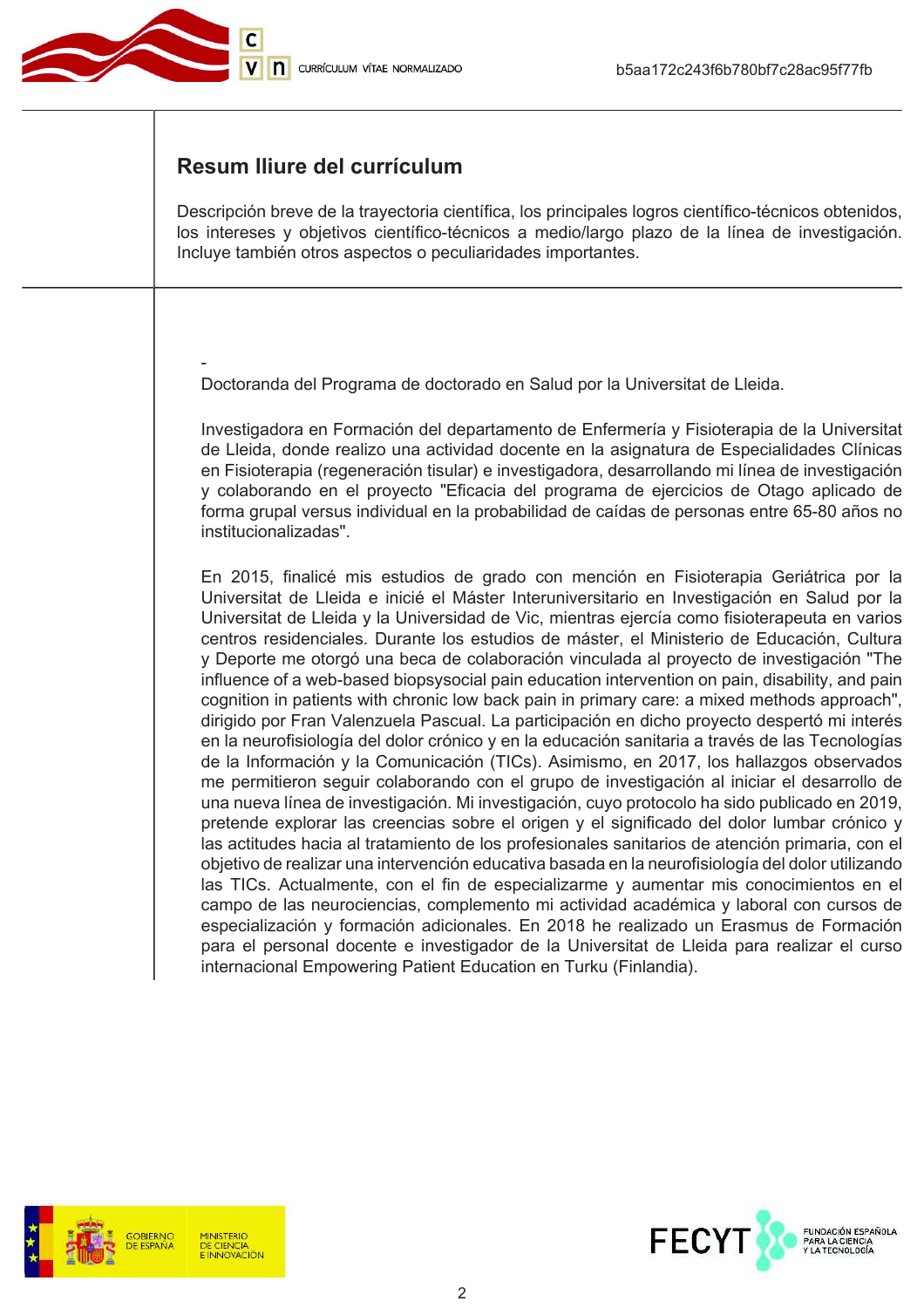

# **ESTER GARCIA MARTINEZ**

#### Situació professional actual, només si treballa (no situació d'atur)

Entitat ocupadora: Universitat de Lleida (UdL)

Departament: Facultat d'Infermeria i Fisioteràpia, Infermeria i Fisioteràpia Categoria professional: Investigador en formació UdL Ciutat de l'entitat ocupadora: Lleida, Espanya Telèfon: (+34) 973-702-459 Correu electrònic: ester.garcia@dif.udl.cat Data d'inici: 01/12/2017 Modalitat del contracte: Becari/a (pre o Tipus de dedicació: Temps complet postdoctoral, altres) Funcions desenvolupades: OMPLIU LA DEDICACIÓ PROFESSIONAL A L'APARTAT DE TEXTOS **DEL CURRÍCULUM** 

#### Càrrecs i activitats ocupats desenvolupats amb anterioritat

|                | <b>Entitat ocupadora</b>                                                              | Categoria professional                | Data d'inici |
|----------------|---------------------------------------------------------------------------------------|---------------------------------------|--------------|
| 1              | Servei Català de la Salut, Regió Sanitària<br>de Lleida.                              | <b>Tècnica Drets Socials Covid-19</b> | 2021         |
| $\overline{2}$ | Universitat de Lleida, Facultat d'Infermeria   Professora associada<br>i Fisioteràpia |                                       | 2021         |
| 3              | Universitat de Lleida, Facultat d'infermeria   Professora associada<br>i fisioteràpia |                                       | 01/09/2017   |
| 4              | Universitat de Lleida, Facultat d'infermeria   Professora associada<br>i fisioteràpia |                                       | 01/09/2017   |
| 5              | Residència i Centre de Dia per a la Gent<br>Gran Lleida - Balàfia II. Lleida, Spain.  | Fisioterapeuta                        | 10/04/2017   |
| 6              | Universitat de Lleida, Facultat d'infermeria<br><i>i</i> fisioteràpia                 | Professora associada                  | 01/02/2017   |



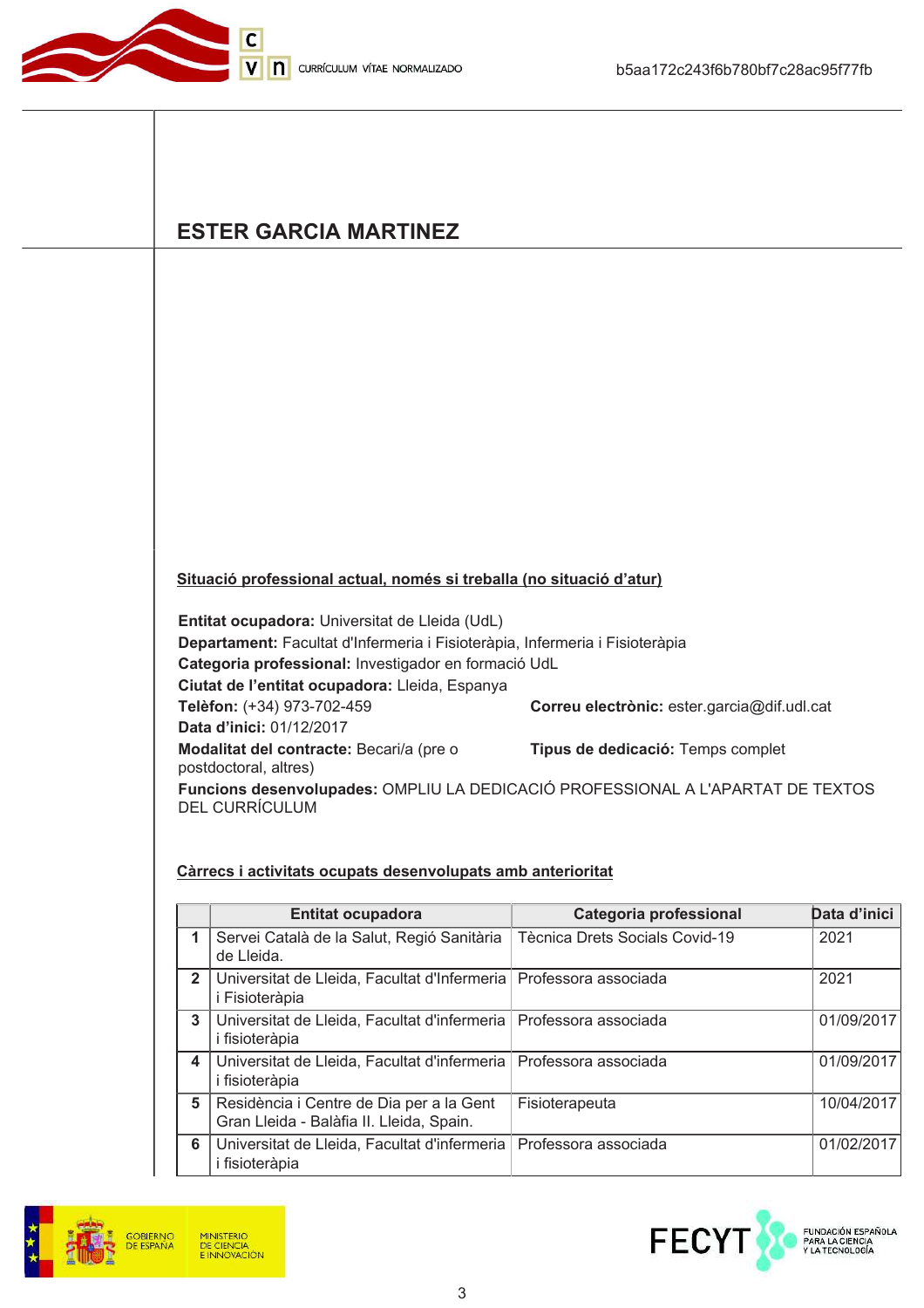**C**<br> **V N** currículum vítae normalizado

|                | <b>Entitat ocupadora</b>                                                                                                                                   | Categoria professional               | Data d'inici |  |
|----------------|------------------------------------------------------------------------------------------------------------------------------------------------------------|--------------------------------------|--------------|--|
| $\overline{7}$ | Universitat de Lleida, Facultat d'Infermeria<br>i Fisioteràpia                                                                                             | Investigador en formació predoctoral | 2017         |  |
| 8              | Fundació Universitària del Bages.<br>Manresa                                                                                                               | Col·laboradora docent                | 2017         |  |
| 9              | Residència y Centre de dia Sant Josep.<br>Malpartit, Lleida (Spain).                                                                                       | Fisioterapeuta                       | 15/10/2015   |  |
| 10             | Centre Sociosanitari SARquavitae<br>Terraferma. Alpicat, Lleida (Spain).                                                                                   | Fisioterapeuta                       | 27/08/2015   |  |
| 11             | Centre Sociosanitari SARquavitae<br>Terraferma. Alpicat, Lleida (Spain).                                                                                   | Fisioterapeuta                       | 31/07/2015   |  |
| 1              | Entitat ocupadora: Servei Català de la Salut, Regió Sanitària de Lleida.                                                                                   |                                      |              |  |
|                | Categoria professional: Tècnica Drets Socials Covid-19<br>Data d'inici: 2021                                                                               |                                      |              |  |
| 2 <sub>1</sub> | Entitat ocupadora: Universitat de Lleida, Facultat d'Infermeria i Fisioteràpia<br>Categoria professional: Professora associada<br>Data d'inici: 2021       |                                      |              |  |
| 3 <sup>1</sup> | Entitat ocupadora: Universitat de Lleida, Facultat d'infermeria i fisioteràpia<br>Categoria professional: Professora associada<br>Data d'inici: 01/09/2017 |                                      |              |  |
| 4              | Entitat ocupadora: Universitat de Lleida, Facultat d'infermeria i fisioteràpia<br>Categoria professional: Professora associada<br>Data d'inici: 01/09/2017 |                                      |              |  |
| 5 <sub>1</sub> | Entitat ocupadora: Residència i Centre de Dia per a la Gent Gran Lleida - Balàfia II. Lleida, Spain.<br>Categoria professional: Fisioterapeuta             |                                      |              |  |
|                | Data d'inici: 10/04/2017                                                                                                                                   | Durada: 5 mesos - 21 dies            |              |  |
| 6              | Entitat ocupadora: Universitat de Lleida, Facultat d'infermeria i fisioteràpia<br>Categoria professional: Professora associada                             |                                      |              |  |
|                | Data d'inici: 01/02/2017                                                                                                                                   | Durada: 7 mesos                      |              |  |
| 7 <sup>1</sup> | Entitat ocupadora: Universitat de Lleida, Facultat d'Infermeria i Fisioteràpia<br>Categoria professional: Investigador en formació predoctoral             |                                      |              |  |
|                | Data d'inici: 2017                                                                                                                                         | Durada: 5 anys                       |              |  |
| 8              | Entitat ocupadora: Fundació Universitària del Bages. Manresa                                                                                               |                                      |              |  |
|                | Categoria professional: Col·laboradora docent<br>Data d'inici: 2017                                                                                        |                                      |              |  |
| 9              | Entitat ocupadora: Residència y Centre de dia Sant Josep. Malpartit, Lleida (Spain).                                                                       |                                      |              |  |
|                | Categoria professional: Fisioterapeuta<br>Data d'inici: 15/10/2015                                                                                         | Durada: 1 any - 6 mesos - 3 dies     |              |  |
|                | 10 Entitat ocupadora: Centre Sociosanitari SARquavitae Terraferma. Alpicat, Lleida (Spain).<br>Categoria professional: Fisioterapeuta                      |                                      |              |  |
|                | Data d'inici: 27/08/2015                                                                                                                                   | Durada: 15 dies                      |              |  |



FECYT FUNDACIÓN ESPAÑOLA<br>PARA LA CIENCIA<br>Y LA TECNOLOGÍA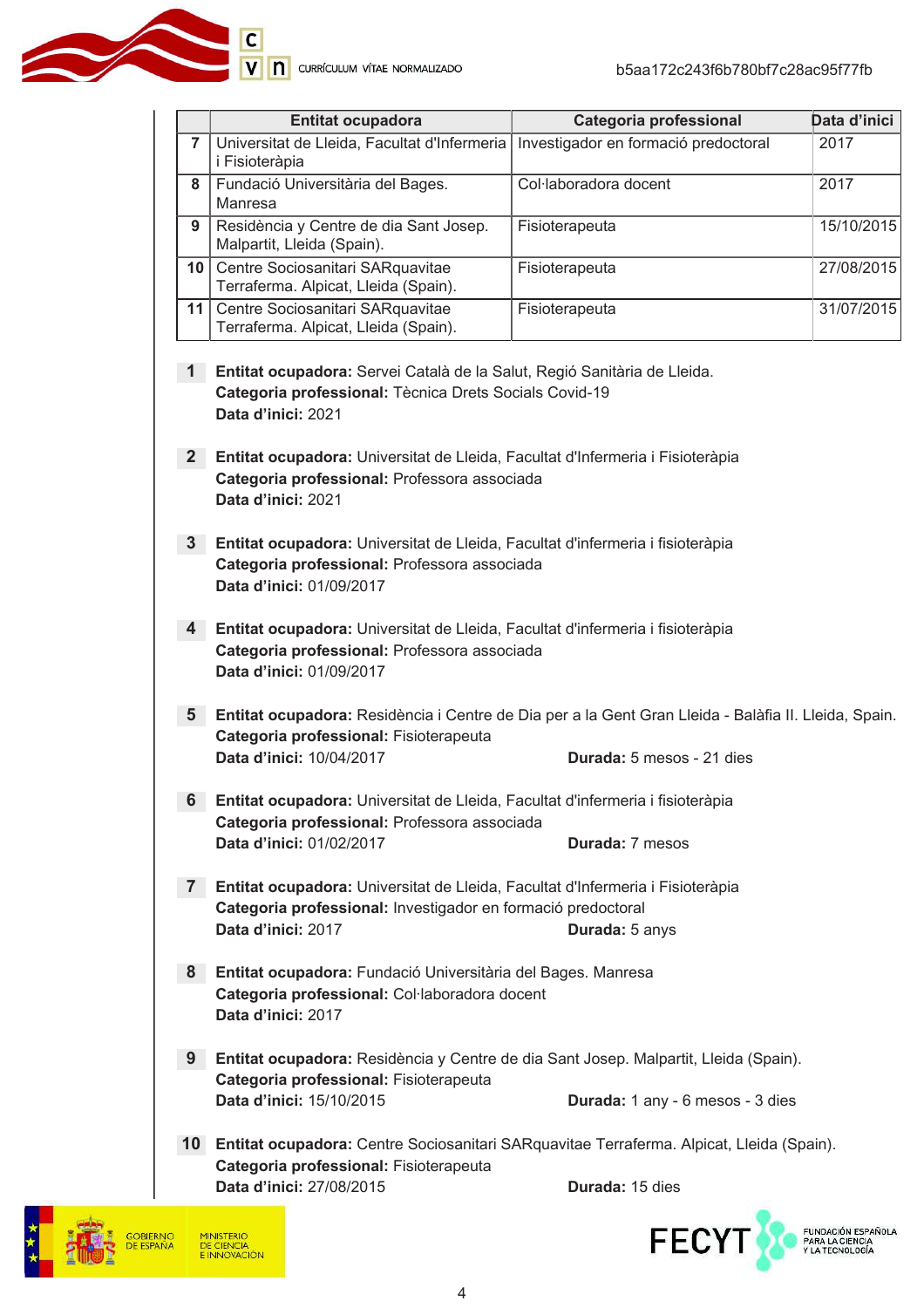V n currículum vítae normalizado

 $\overline{c}$ 



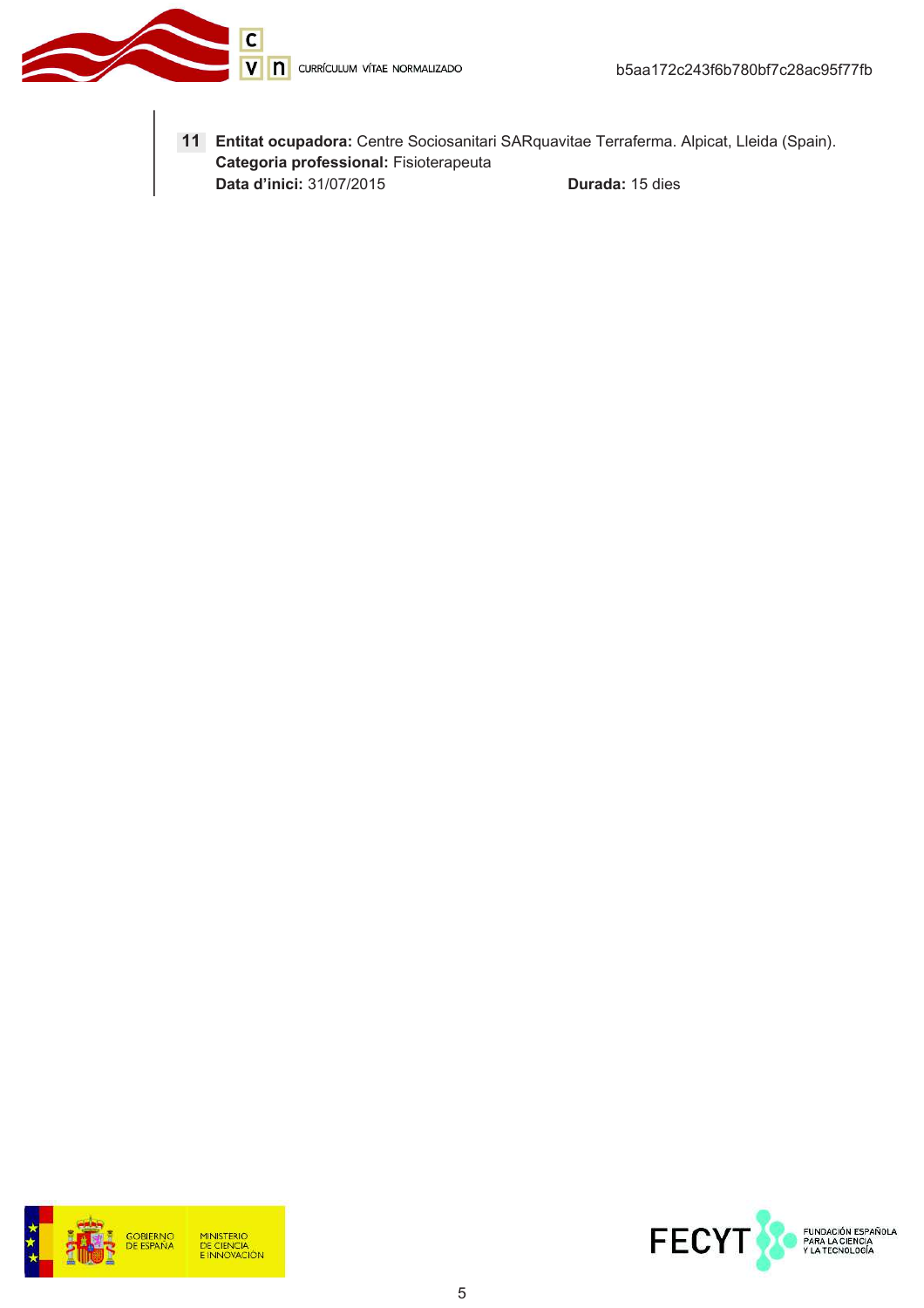

## Formació acadèmica rebuda

### Titulació universitària

Estudis de primer i segon cicle i antics cicles (Llicenciats, Diplomats, Enginyers Superiors, Enginyers Tècnics, Arquitectes)

- 1 Titulació universitària: Màster Oficial Nom del títol: Màster Interuniversitari en Recerca en Salut Ciutat de la titulació: Espanya Entitat de la titulació: Universitat de Lleida i la Universitat de Vic Data de la titulació: 07/09/2017 Nota mitjana de l'expedient: Excel·lent
- 2 Titulació universitària: Diplomatura / Llicenciatura / Grau Nom del títol: Grau en fisioteràpia Ciutat de la titulació: Espanya Entitat de la titulació: Universitat de Lleida Data de la titulació: 16/06/2015 Nota mitjana de l'expedient: Notable

#### Altra formació universitària de postgrau

1 Tipologia de la formació: Postgrau Titulació de postgrau: Formació Especialitzada - Diploma de Especialización en Neurociencias Tipus d'entitat: Fundació Facultat, institut, centre: Fundación General de la Universidad de Salamanca Data de la titulació: 2018

2 Tipologia de la formació: Màster Titulació de postgrau: Treball Fi de Màster - Las creencias sobre el origen y el significado del dolor lumbar crónico inespecífico y las actitudes hacia el tratamiento de los profesionales sanitarios de atención primaria: Un estudio cualitativo en Lleida Entitat de la titulació: Universitat de Lleida Tipus d'entitat: Universitat Facultat, institut, centre: Facultat d'Infermería i Fisioteràpia Data de la titulació: 2017 Qualificació obtinguda: Excel·lent



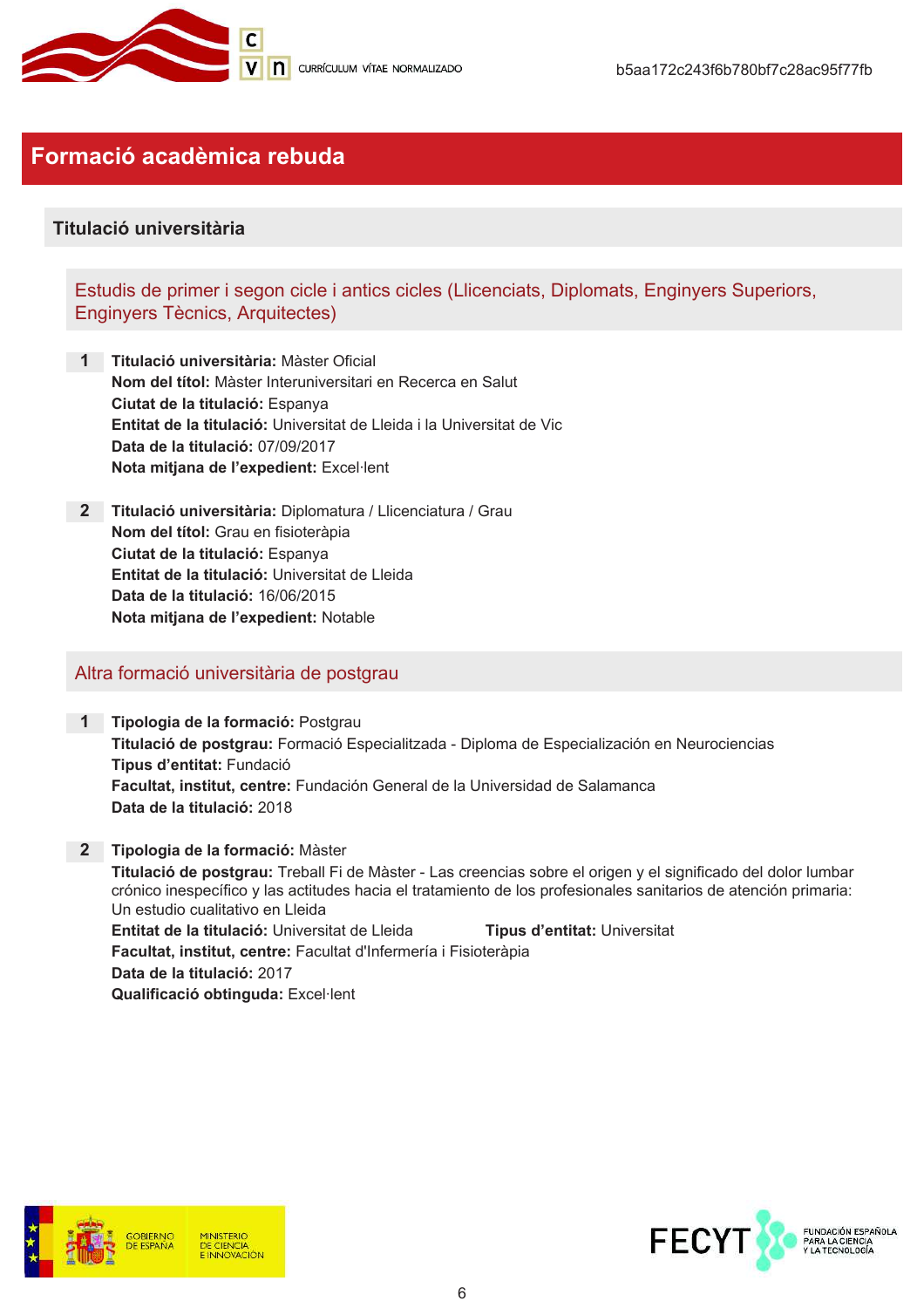

Formació especialitzada, continuada, tècnica, professionalitzada, de reciclatge i actualització (diferent de la formació acadèmica reglada i a la sanitària)

- 1 Tipologia de la formació: Curs Títol específic: Búsqueda de revisiones sistemáticas y evidencia. Entitat de la titulació: Unidad de Investigación en Tipus d'entitat: Organisme, altres Cuidados de Salud (Investén-isciii) Data de finalització: 15/11/2016
- 2 Tipologia de la formació: Curs Títol específic: Curso de fibrolisis instrumental miofascial. Entitat de la titulació: Centro de Formación Contínua. Tipus d'entitat: Universitat Universitat de Lleida. Data de finalització: 09/02/2016
- 3 Tipologia de la formació: Curs Títol específic: Curso de punción seca: tratamiento conservador e invasivo de los puntos gatillo miofasciales. Entitat de la titulació: Centro de Formación Contínua, Tipus d'entitat: Universitat Universitat de Lleida. Data de finalització: 09/03/2015
- 4 Tipologia de la formació: Curs Títol específic: Curso de terapia manual visceral. Entitat de la titulació: Centro de Formación Contínua, Tipus d'entitat: Universitat Universitat de Lleida Data de finalització: 28/10/2014
- 5 Tipologia de la formació: Curs Títol específic: Curso de Coaching no directivo. Entitat de la titulació: Do-Ceo Training y Centro de Impulso Empresarial de Lleida. Data de finalització: 30/08/2013

Tipus d'entitat: Organisme, altres

6 Tipologia de la formació: Curs Títol específic: Taller nacional de formación en Peer Education (NPET). Entitat de la titulació: Asociación de Estudiantes de Tipus d'entitat: Organisme, altres Ciencias de la Salud (AECS). Data de finalització: 2013

### **Coneixement d'idiomes**

| Idioma   | Comprensió<br>auditiva | Comprensió<br>lectora | Interacció oral | Expressió oral | <b>Expressió escrita</b> |
|----------|------------------------|-----------------------|-----------------|----------------|--------------------------|
| Català   | C2                     | ⌒∩<br>∪∠              | C2              | lC2            | C <sub>2</sub>           |
| Espanyol | C <sub>2</sub>         | C2                    | C2              | lC2            | $\cap$<br>υZ             |
| Anglès   | lB1                    | ≀B                    | lB1             | ١B             | lB1                      |



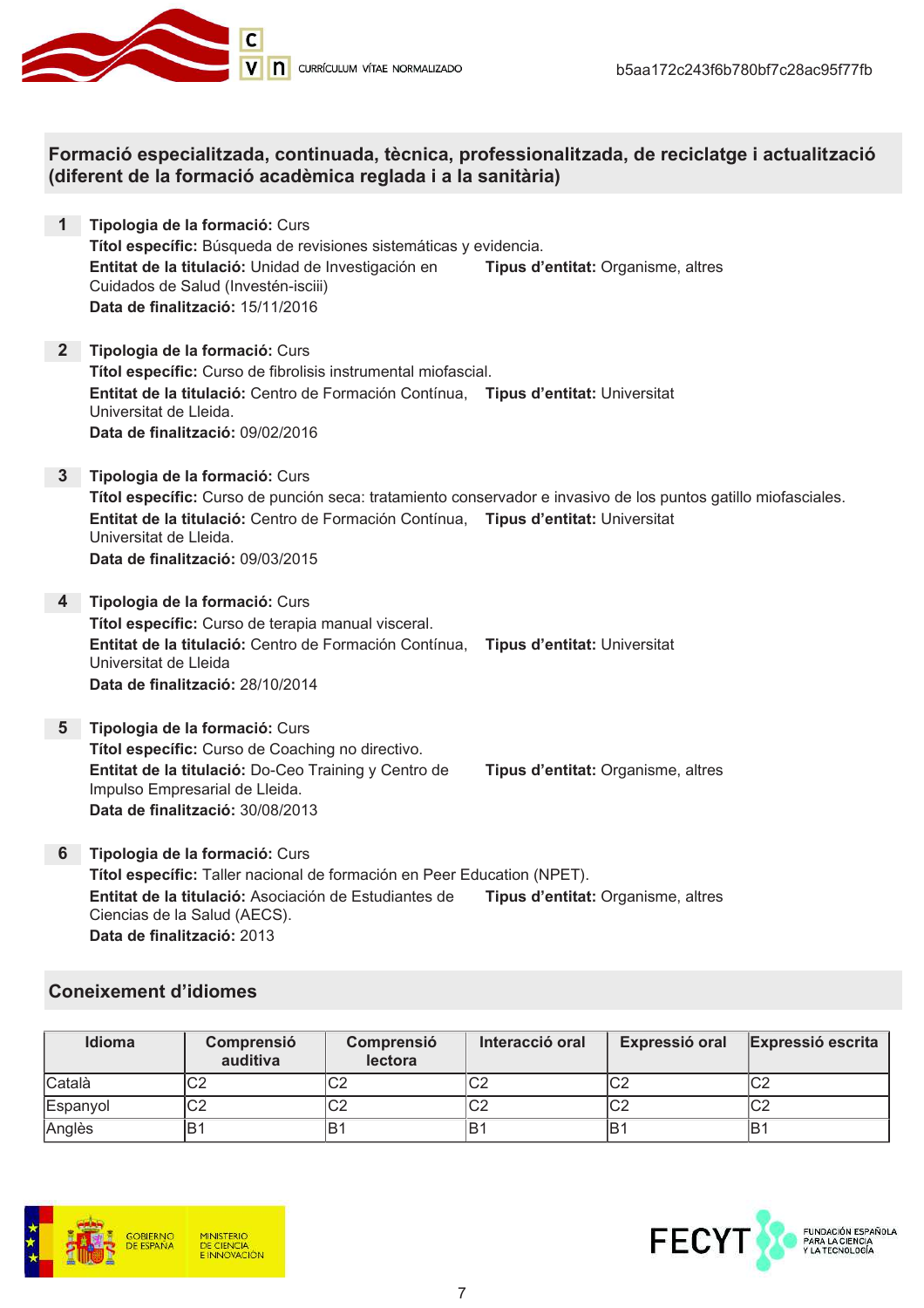

# **Experiència docent**

### Docència impartida

- Tipologia de la docència: Docència oficial Nom de l'assignatura/curs: Dieciocho horas de docencia en la asignatura 'Fisioterapia en especialidades clínicas', del Grado en Fisioterapia, sobre el tema 'regeneración tisular y casos prácticos'. Tipus de programa: Docència a grau Data d'inici: 08/05/2017 Data de finalització: 18/05/2017 Entitat de realització: Departamento de Enfermería y Fisioterapia de la Universitat de Lleida.
- 2 Tipologia de la docència: Docència oficial Nom de l'assignatura/curs: Veinticuatro horas de docencia en la asignatura de 'Procedimientos generales en fisioterapia 2', del Grado en Fisioterapia, sobre el tema 'abordaje de las cicatrices y sus alteraciones patológicas'. Tipus de programa: Docència a grau Data d'inici: 21/03/2017 Data de finalització: 24/03/2017 Entitat de realització: Departamento de Enfermería y Fisioterapia de la Universitat de Lleida.
- 3 Tipologia de la docència: Docència oficial Nom de l'assignatura/curs: Ocho horas de docencia en la asignatura 'Fisioterapia en especialidades clínicas', del Grado en Fisioterapia, sobre el tema 'regeneración tisular'. Tipus de programa: Docència a grau Data d'inici: 25/04/2016 Data de finalització: 29/04/2016 Entitat de realització: Departamento de Enfermería y Fisioterapia de la Universitat de Lleida.
- 4 Tipologia de la docència: Docència oficial Nom de l'assignatura/curs: Veinticuatro horas de docencia en la asignatura de 'Procedimientos generales en fisioterapia 2', del Grado en Fisioterapia, sobre el tema 'abordaje de las cicatrices y sus alteraciones patológicas'. Tipus de programa: Docència a grau Data d'inici: 15/03/2016 Data de finalització: 18/03/2016 Entitat de realització: Departamento de Enfermería y Fisioterapia de la Universitat de Lleida.
- 5 Tipologia de la docència: Docència oficial Nom de l'assignatura/curs: Doce horas de docencia en la asignatura de 'Anatomía II', del Grado en Fisioterapia, sobre el tema 'osteología del miembro superior e inferior'. Tipus de programa: Docència a grau Data d'inici: 23/02/2016 Data de finalització: 04/05/2016 Entitat de realització: Facultad de Ciencias de la Salud de Manresa.



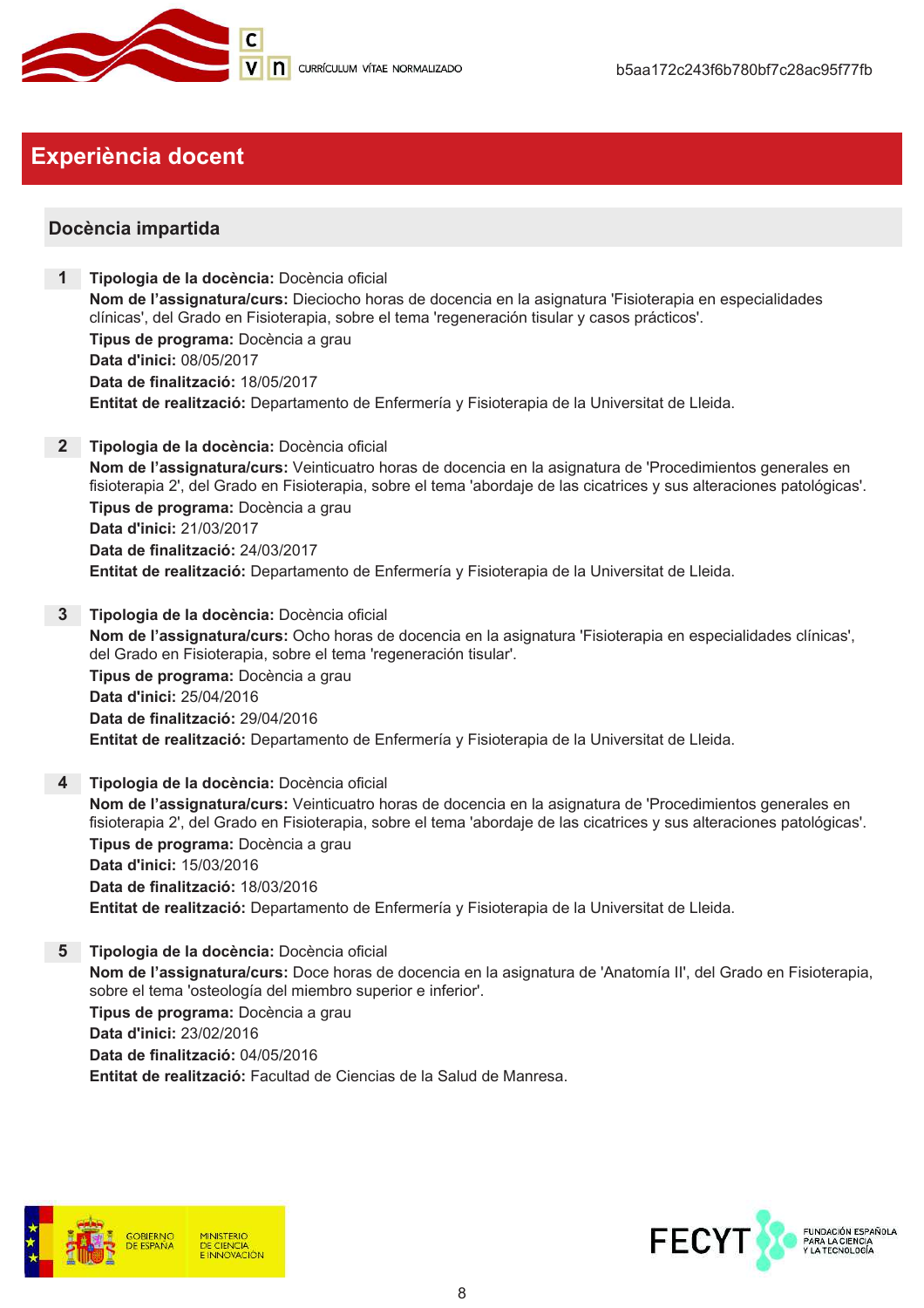

# Experiència científica i tecnològica

### Activitat científica o tecnològica

### Participació en projectes d'R+D+I finançats en convocatòries competitives d'Administracions d'entitats públiques o privades

Denominació del projecte: Eficacia del Programa de Ejercicios de Otago aplicado de forma grupal versus individual en la probabilidad de caídas de personas entre 65-80 años no institucionalizadas Entitat de realització: Institut de Recerca Biomèdica Tipus d'entitat: IPFSL - Ensenyament Superior de Lleida (IRBL) - Fundació Privada Doctor Pifarré Ciutat de l'entitat de realització: Espanya Nom dels investigadors principals (IP, Co-IP...): Joan Blanco Blanco Nombre d'investigadors: 7 **Entitats de financament:** Ministerio de Economía y Competitividad **Tipus d'entitat: Ministeris** Ciutat de l'entitat de finançament: Espanya FEDER. Fondo Europeo de Desarrollo Regional Tipus d'entitat: ADMINISTRACIONS PÚBLIQUES Ciutat de l'entitat de finançament: Institucions de la Unió Europea Codi segons l'entitat de finançament: PI16/01042 Data d'inici-fi: 01/05/2017 - 30/04/2019 Durada: 2 anys Entitats participants: Universitat de Lleida (UdL)

# Activitats científiques i tecnològiques

Quantia total: 14.580,5 €

### Producció científica

#### Publicacions, documents científics i tècnics

1 García Martínez, Ester; Soler González, Jorge; Blanco Blanco, Joan; Rubí Carnacea, Francesc; Masbernat Almenara, María; Valenzuela Pascual, Fran. Misbeliefs about non-specific low back pain and attitudes towards treatment by primary care providers in Spain: a qualitative study.914500 - Bmc Family Practice. 23 - 9, pp. 1 - 14. (Regne Unit): 2022. ISSN 1471-2296 DOI: https://doi.org/10.1186/s12875-021-01617-3 Handle: http://hdl.handle.net/10459.1/73142 Tipus de producció: Artículo científico Tipus de suport: Revista Posició de signatura: 0 Nombre total d'autors: 6

2 Beniamí Monsonís Filella: Montserrat Gea Sánchez: Ester García Martínez: Mercè Folguera Arnau: Josep Maria Gutiérrez Vilaplana: Joan Blanco Blanco, Mejora de la valoración del riesgo y la prevención de las lesiones por presión durante la implantación de una Guía de buenas prácticas clínicas. 200201 - Enfermería Clínica. 31 - 2, pp. 114 - 119. (Espanya): 2021. ISSN 1130-8621



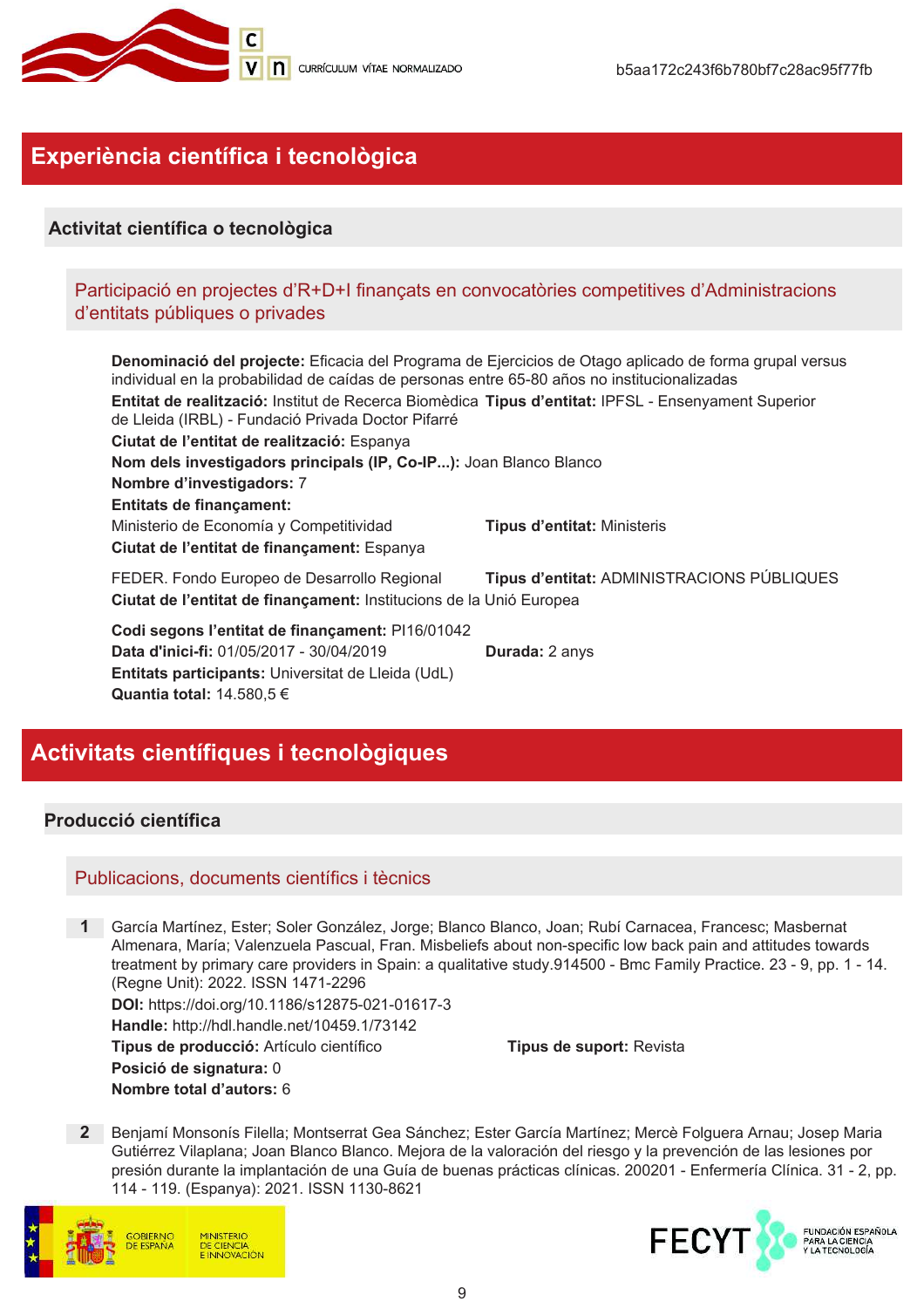

DOI: https://doi.org/10.1016/j.enfcli.2020.10.027 Tipus de producció: Artículo científico Posició de signatura: 0 Nombre total d'autors: 6

Tipus de suport: Revista

3 Climent Sanz, Carolina; Valenzuela Pascuala, Fran; Martínez Navarro, Oriol; Blanco Blanco, Joan; Rubí Carnacea, Francesc; García Martínez, Ester; Soler González, Jorge; Barallat Gimeno, Eva; Gea Sánchez, Montserrat. Cognitive behavioral therapy for insomnia (CBT-i) in patients with fibromyalgia: a systematic review and meta-analysis. 910345 - Disability and Rehabilitation. pp. 1 - 14. (Regne Unit): 2021. Disponible en Internet en: <https://www.tandfonline.com/doi/abs/10.1080/09638288.2021.1954706?journalCode=idre20>. ISSN 0963-8288

DOI: https://doi.org/10.1080/09638288.2021.1954706 Tipus de producció: Artículo científico Posició de signatura: 0 Nombre total d'autors: 9

Tipus de suport: Revista

Tipus de suport: Revista

Revista dins del 25%: Sí

Categoria: NURSING (SCIENCE ED.)

Nombre de revistes a la categoria: 124

4 Climent Sanz, C.; Gea Sánchez, M.; Moreno Casbas, M.T.; Blanco Blanco, J.; García Martínez, E.; Valenzuela Pascual, F.A Web-based therapeutic patient education intervention for pain and sleep for women with fibromyalgia: a sequential exploratory mixed methods research protocol.911738 - Journal of Advanced Nursing. 00, pp. 1 - 11. (Regne Unit): 2020. Disponible en Internet en: < https://onlinelibrary.wiley.com/doi/abs/10.1111/jan.14333>. ISSN 0309-2402

**DOI: https://doi.org/10.1111/jan.14333** Tipus de producció: Artículo científico Posició de signatura: 0

Nombre total d'autors: 6

Font d'impacte: ISI Índex d'impacte: 3.187 Posició de publicació: 9

Font d'impacte: ISI Categoria: NURSING (SOCIAL SCIENCE ED.) Revista dins del 25%: Sí Índex d'impacte: 3.187 Posició de publicació: 9 Nombre de revistes a la categoria: 122

5 García-Martínez, E; Soler-González, J; Rubí-Carnacea, F; García-Martínez, Be; Climent-Sanz, C; Blanco-Blanco, J; Valenzuela-Pascual, F.The influence of an educational internet-based intervention in the beliefs and attitudes of primary care professionals on non-specific chronic low back pain: study protocol of a mixed methods approach. 914500 - Bmc Family Practice. pp. 20 - 31. (Regne Unit): 2019. Disponible en Internet en: <https://bmcfampract.biomedcentral.com/articles/10.1186/s12875-019-0919-6>. ISSN 1471-2296 DOI: https://doi.org/10.1186/s12875-019-0919-6

| Handle: http://hdl.handle.net/10459.1/65952 |                                         |  |  |
|---------------------------------------------|-----------------------------------------|--|--|
| Tipus de producció: Artículo científico     | Tipus de suport: Revista                |  |  |
| Posició de signatura: 0                     |                                         |  |  |
| Nombre total d'autors: 7                    |                                         |  |  |
| Font d'impacte: ISI                         | Categoria: MEDICINE, GENERAL & INTERNAL |  |  |
| Index d'impacte: 2.022                      | Revista dins del 25%: No                |  |  |
| Posició de publicació: 66                   | Nombre de revistes a la categoria: 165  |  |  |
| Font d'impacte: ISI                         | Categoria: PRIMARY HEALTH CARE          |  |  |
| Index d'impacte: 2.022                      | Revista dins del 25%: No                |  |  |
| Posició de publicació: 11                   | Nombre de revistes a la categoria: 19   |  |  |



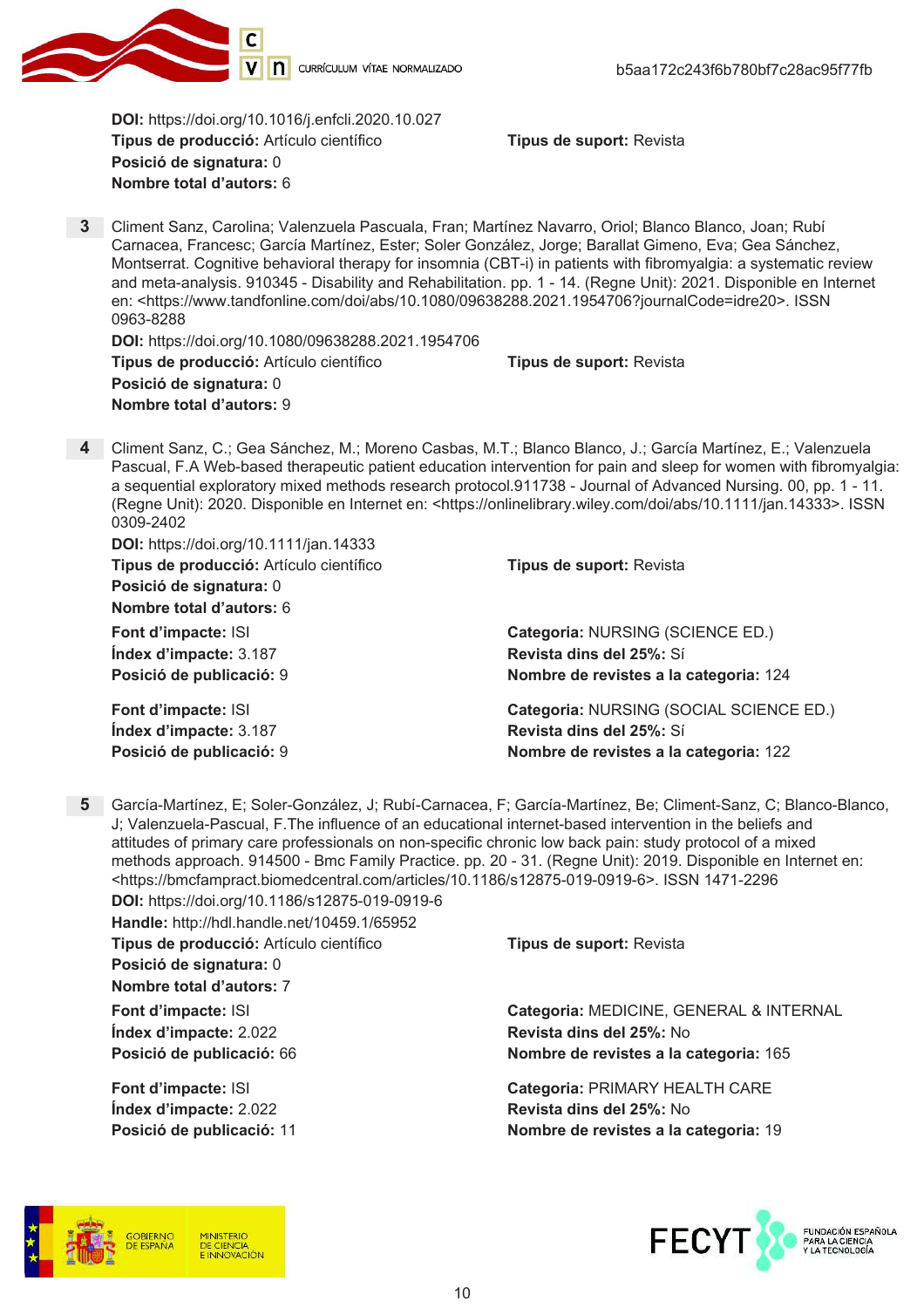

6 Valenzuela Pascual, Francesc; García Martínez, Ester; Molina Luque, Fidel; Soler Gonzalez, Jorg; Blanco Blanco, Joan; Rubí Carnacea, Francesc Josep; Climent Sanz, Carolina; Briones Vozmediano, Erica Tula. Patients' and primary healthcare professionals' perceptions regarding chronic low back pain and its management in Spain; a qualitative study. 910345 - Disability and Rehabilitation. pp. 1 - 29. (Regne Unit): 2019. ISSN 0963-8288 DOI: https://doi.org/10.1080/09638288.2019.1705923

| Handle: http://hdl.handle.net/10459.1/67881 |                                                |  |  |
|---------------------------------------------|------------------------------------------------|--|--|
| Tipus de producció: Artículo científico     | Tipus de suport: Revista                       |  |  |
| Posició de signatura: 0                     |                                                |  |  |
| Nombre total d'autors: 8                    |                                                |  |  |
| Font d'impacte: ISI                         | Categoria: REHABILITATION (SCIENCE ED.)        |  |  |
| Index d'impacte: 2.222                      | Revista dins del 25%: Sí                       |  |  |
| Posició de publicació: 16                   | Nombre de revistes a la categoria: 68          |  |  |
| Font d'impacte: ISI                         | Categoria: REHABILITATION (SOCIAL SCIENCE ED.) |  |  |
| Índex d'impacte: 2.222                      | Revista dins del 25%: Sí                       |  |  |
| Posició de publicació: 4                    | Nombre de revistes a la categoria: 71          |  |  |

#### Treballs presentats en congressos nacionals o internacionals

- Títol del treball: Factores relacionados con el empoderamiento de las enfermeras responsables higiénico-sanitario en centros residenciales. Nom del congrés: XXV Encuentro Virtual Internacional de Investigación en Cuidados Tipus d'esdeveniment: Congrés Àmbit del congrés: Internacional Tipus de participació: Participativo - Ponencia oral (comunicación oral) Ciutat de celebració: Madrid, Espanya Data de celebració: 2021 Data de finalització: 2021 Entitat organitzadora: 5290 - INVESTEN Instituto de Tipus d'entitat: Ministeris Salud Carlos III Fité Serra A; Mateos García J; García Martínez E; Sánchez Loro J; Casasús Tarrago M; Del Rio Monge Á; Blanco Blanco J.
- Títol del treball: Impacte emocional de les barreres i els facilitadors percebuts per les tècniques de Salut  $2^{\circ}$ Pública davant la COVID-19 en centres residencials de gent gran. Nom del congrés: I Congreso Internacional DOTS al Ágora Tipus d'esdeveniment: Congrés Ambit del congrés: Internacional Tipus de participació: Participativo - Póster Ciutat de celebració: Lleida, Espanya Data de celebració: 2021 Data de finalització: 2021 GARCÍA-MARTÍNEZ, Ester; CASASÚS-TARRAGÓ, Maria; CASTELLÀ-COLILLES, Sílvia; GARCIA-GUERRIERI, Magalí; MORELL-ESTEVE, Xènia.
- 3 Títol del treball: Efectividad de la pre-activación del transverso abdominal en el dolor lumbar crónico inespecífico en Atención Primaria Nom del congrés: XXIV Encuentro Virtual Internacional de Investigación en Cuidados Tipus d'esdeveniment: Congrés Àmbit del congrés: Internacional Tipus de participació: Participativo - Ponencia oral (comunicación oral) Ciutat de celebració: Espanya Data de celebració: 2020 Data de finalització: 2020



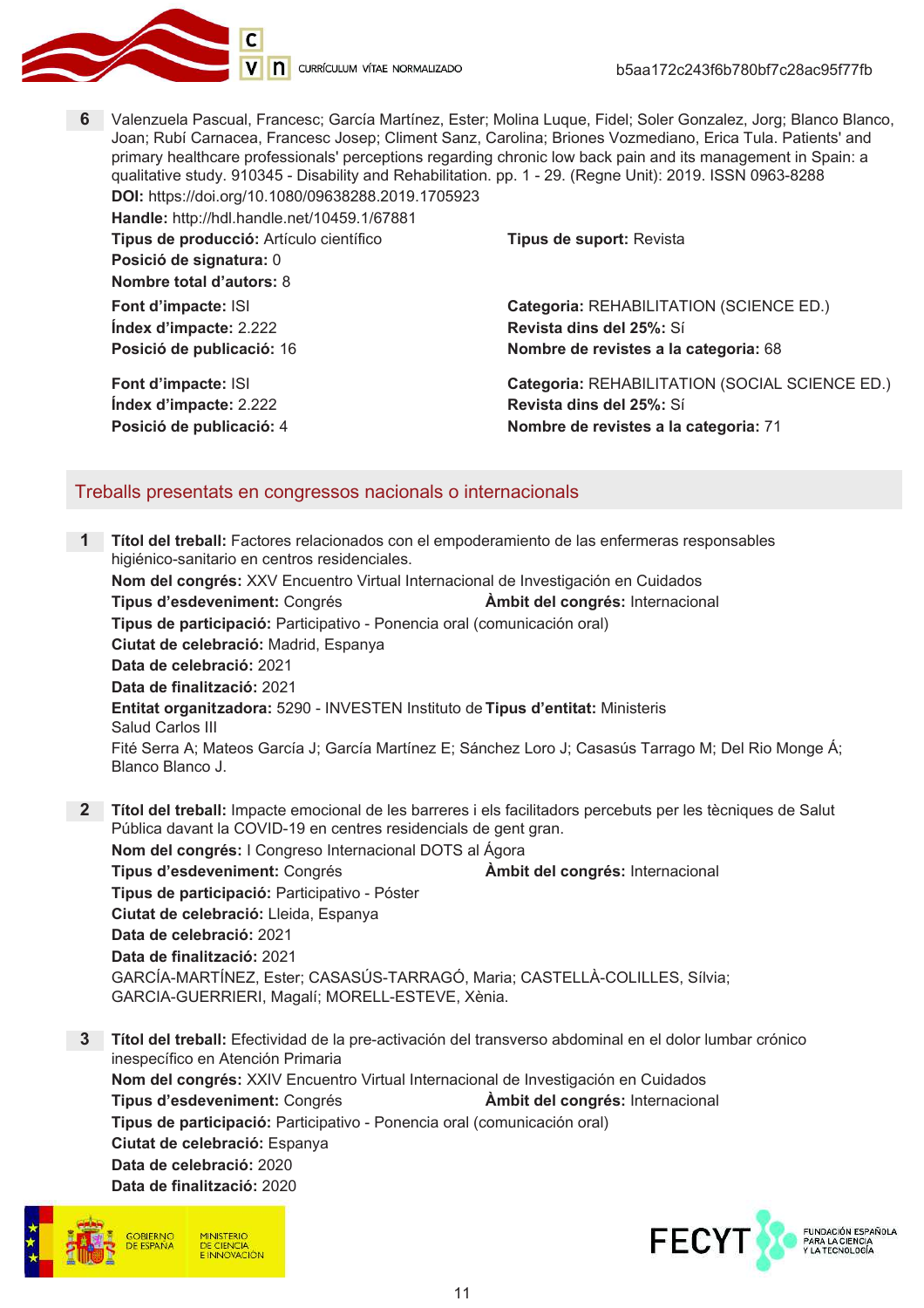

Rubí Carnacea, F.; Soler González, J.; Masbernat Almenara, M.; García Martínez, E.; Climent Sanz, C.; Valenzuela Pascual, F.

Títol del treball: Utilització de les TICs en la millora de la motivació i de l'adquisició de coneixements sobre la neurofisiologia del dolor en el Grau en Fisioteràpia de la Facultat d'Infermeria i Fisioteràpia Nom del congrés: CIDUI

Tipus d'esdeveniment: Congrés Àmbit del congrés: Internacional Tipus de participació: Participativo - Ponencia oral (comunicación oral) Ciutat de celebració: Barcelona, Espanya Data de celebració: 2020 Data de finalització: 2020 Entitat organitzadora: 4743 - CIDUI **Tipus d'entitat: Universitat** Valenzuela Pascual, Francesc; Pàmies Fabra, Judith; Blanco Blanco, Joan; Gea Sánchez, Montserrat; Rubí Carnacea, Francesc; García Martínez, Ester; Martínez Navarro, Oriol; Virgili Gomà, Jordi; Climent Sanz, Carolina.

5 Títol del treball: Las creencias sobre el origen del dolor lumbar crónico inespecífico y las actitudes hacia el tratamiento de los profesionales sanitarios de Atención Primaria: Un estudio cualitativo en Lleida. Nom del congrés: I Congreso Internacional de Fisioterapia #FTP18 Tipus d'esdeveniment: Congrés Àmbit del congrés: Internacional Tipus de participació: Participativo - Ponencia oral (comunicación oral) Ciutat de celebració: Barcelona, Espanya Data de celebració: 2018 Data de finalització: 2018 Entitat organitzadora: 06826 - Col·legi de Tipus d'entitat: Institucions privades sense finalitat Fisioterapeutes de Catalunya de lucre García Martínez, Ester; Soler González, Jorge; Blanco Blanco, Joan; Rubí Carnacea, Francesc; Briones Vozmediano, Erica; Valenzuela Pascual, Francisco.

6 Títol del treball: Mejora de los índices de calidad mediante la implementación de una guía de buenas prácticas para lesiones por presión Nom del congrés: Il Congreso Internacional 'Salud, Educación y Calidad de Vida' Àmbit del congrés: Internacional Tipus d'esdeveniment: Congrés Tipus de participació: Participativo - Póster Ciutat de celebració: Espanya Data de celebració: 2018 Data de finalització: 2018 Monsonís-Filella, Benjamí, García-Martínez, Ester, Folguera-Arnau, Mercè, Martinez-Barriuso; Josep M<sup>a</sup>; Guiral-Fernéndez, Francisca, Blanco-Blanco, Joan.

 $7^{\circ}$ Títol del treball: Mejora de los índices de calidad mediante la implementación de una quía de buenas prácticas para lesiones por presión Nom del congrés: 2nd International Congress: Health, Education and Quality of Life Tipus d'esdeveniment: Congrés Àmbit del congrés: Internacional Tipus de participació: Participativo - Póster Ciutat de celebració: Lleida, Espanya Data de celebració: 2018 Data de finalització: 2018

Monsonís-Filella, Benjamí; García-Martínez, Ester; Folguera-Arnau, Mercè; Martinez-Barriuso, Josep M<sup>a</sup>; Guiral-Fernández; Francisca; Blanco-Blanco; Joan.



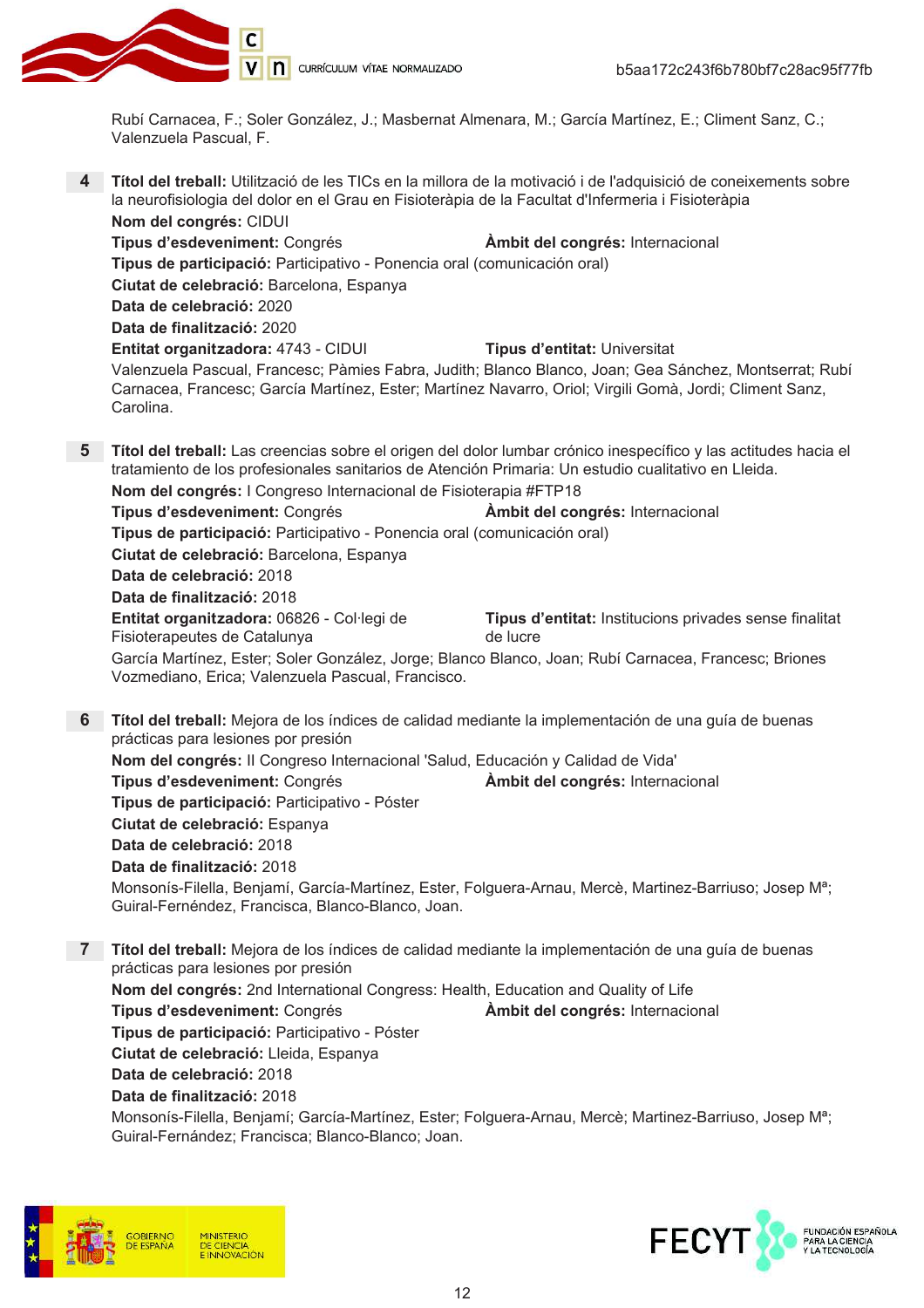

8 Nom del congrés: VI Jornada d'infermeria i fisioteràpia Tipus d'esdeveniment: Congrés Ambit del congrés: Nacional Tipus de participació: Comitè científic Ciutat de celebració: Lleida, Espanya Data de celebració: 2017 Data de finalització: 2017 Entitat organitzadora: UDLL - Universitat de Lleida Tipus d'entitat: Universitat  $(UdL)$ García, E.; Duch, MM.; Teres, L.; Fernandez, A.; Climent, C.; Masot, O.; Fite, AM.; Nuin, C.; Escobar, MA; Porté, M.; Botigué, T.; Quintanilla, AM.; Vilà, I.; Garcia, E.; Navarra, M.; Navarro, N.; Alconada, A.; Briones, E.; Solé, S. 9 Títol del treball: Dolor en los pezones causado por candidiasis. Nom del congrés: III Congreso Internacional en Contextos Clínicos y de la Salud Tipus d'esdeveniment: Congrés Ambit del congrés: Internacional Tipus de participació: Participativo - Póster Ciutat de celebració: Murcia, Espanya Data de celebració: 2017 Data de finalització: 2017 García Martínez B; Rodríguez Aparicio S; Ferrer Gil M; García Martínez E. 10 Títol del treball: Factor de riesgo en la Rotura Prematura de Membranas (RPM) pretérmino. Nom del congrés: III Congreso Internacional en Contextos Clínicos y de la Salud. Tipus d'esdeveniment: Congrés Àmbit del congrés: Internacional Tipus de participació: Participativo - Póster Ciutat de celebració: Murcia, Espanya Data de celebració: 2017 Data de finalització: 2017 García Martínez B; Rodríguez Aparicio S; Ferrer Gil M; García Martínez E. 11 Títol del treball: Diagnóstico e intervención en perla de leche. Nom del congrés: III Congreso Internacional en Contextos Clínicos y de la Salud. Tipus d'esdeveniment: Congrés Àmbit del congrés: Internacional Tipus de participació: Participativo - Póster Ciutat de celebració: Murcia, Espanya Data de celebració: 2017 Data de finalització: 2017 Ferrer Gil M; Rodríguez Aparicio S; García Martínez B; García Martínez, E. 12 Títol del treball: Inteligencia emocional, variables sociodemográficas y depresión y ansiedad en personas con fibromialgia: intervención enfermera. Nom del congrés: III Congreso Internacional en Contextos Clínicos y de la Salud. Tipus d'esdeveniment: Congrés Àmbit del congrés: Internacional Tipus de participació: Participativo - Póster

Ciutat de celebració: Murcia, Espanya Data de celebració: 2017 Data de finalització: 2017 Ferrer Gil M; Rodríguez Aparicio S; García Martínez B; García Martínez E.



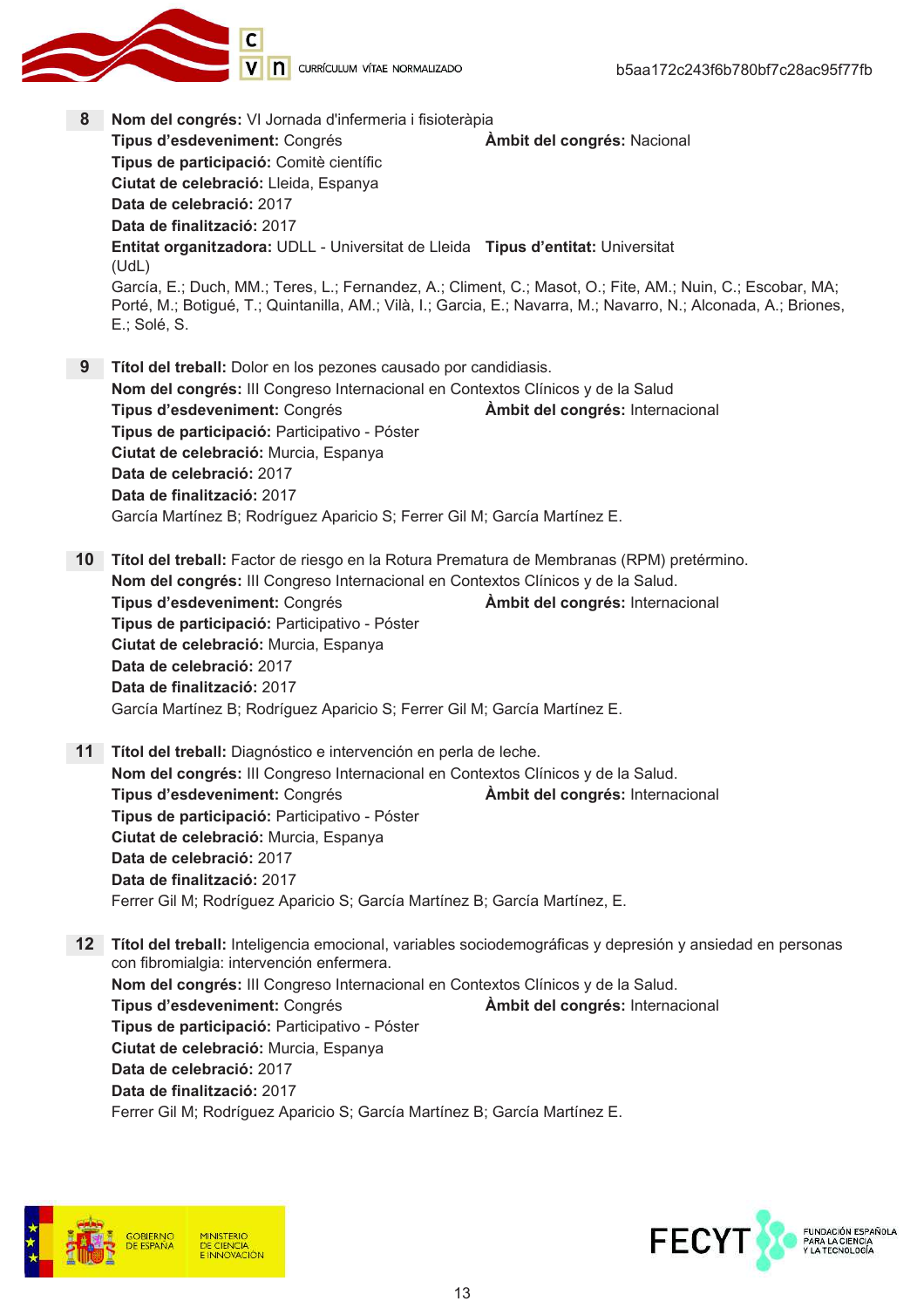V n currículum vítae normalizado

- 13 Títol del treball: La celulitis como un factor de riesgo en la prótesis articular de rodilla. Nom del congrés: III Congreso Internacional en Contextos Clínicos y de la Salud. Tipus d'esdeveniment: Congrés Àmbit del congrés: Internacional Tipus de participació: Participativo - Póster Ciutat de celebració: Murcia, Espanya Data de celebració: 2017 Data de finalització: 2017 García Martínez E; Rodríguez Aparicio S; Ferrer Gil M; García Martínez B. 14 Títol del treball: Un reto en la consulta: dolor lumbar crónico inespecífico. Nom del congrés: III Congreso Internacional en Contextos Clínicos y de la Salud. Tipus d'esdeveniment: Congrés Àmbit del congrés: Internacional Tipus de participació: Participativo - Póster Ciutat de celebració: Murcia, Espanya Data de celebració: 2017 Data de finalització: 2017 García Martínez E; Rodríguez Aparicio S; Ferrer Gil M; García Martínez, B. 15 Títol del treball: Anguiloglosia neonatal y su impacto en la lactancia materna. Nom del congrés: IX Congreso Español de Lactancia Materna. Tipus d'esdeveniment: Congrés Ambit del congrés: Nacional Tipus de participació: Participativo - Póster Ciutat de celebració: Zaragoza, Espanya Data de celebració: 2017 Data de finalització: 2017 García Martínez B; García Martínez E; Ferrer Gil M; Rodríguez Aparicio S; Font Montpeat E; Serveto Perna MA. 16 Títol del treball: Inducción de la lactancia materna. Nom del congrés: IX Congreso Español de Lactancia Materna. Tipus d'esdeveniment: Congrés Àmbit del congrés: Nacional Tipus de participació: Participativo - Póster Ciutat de celebració: Zaragoza, Espanya Data de celebració: 2017 Data de finalització: 2017 Ferrer Gil M; García Martínez B; Rodríguez Aparicio S; García Martínez E; Font Montpeat E; Serveto Perna MA; Godia Gonzalez I; Carcare Menendez MA. 17 Títol del treball: Caso clínico: Perla de leche. Nom del congrés: IX Congreso Español de Lactancia Materna. Tipus d'esdeveniment: Congrés Àmbit del congrés: Nacional Tipus de participació: Participativo - Póster Ciutat de celebració: Zaragoza, Espanya Data de celebració: 2017 Data de finalització: 2017 Ferrer Gil M; Rodríguez Aparicio S; García Martínez B; García Martínez E; Carcare Menendez MA; Godia Gonzalez I; Font Montpeat E; Serveto Perna MA. 18 Títol del treball: Caso clínico: Lactancia materna y adopción.
	- Nom del congrés: IX Congreso Español de Lactancia Materna. Tipus d'esdeveniment: Congrés





Àmbit del congrés: Nacional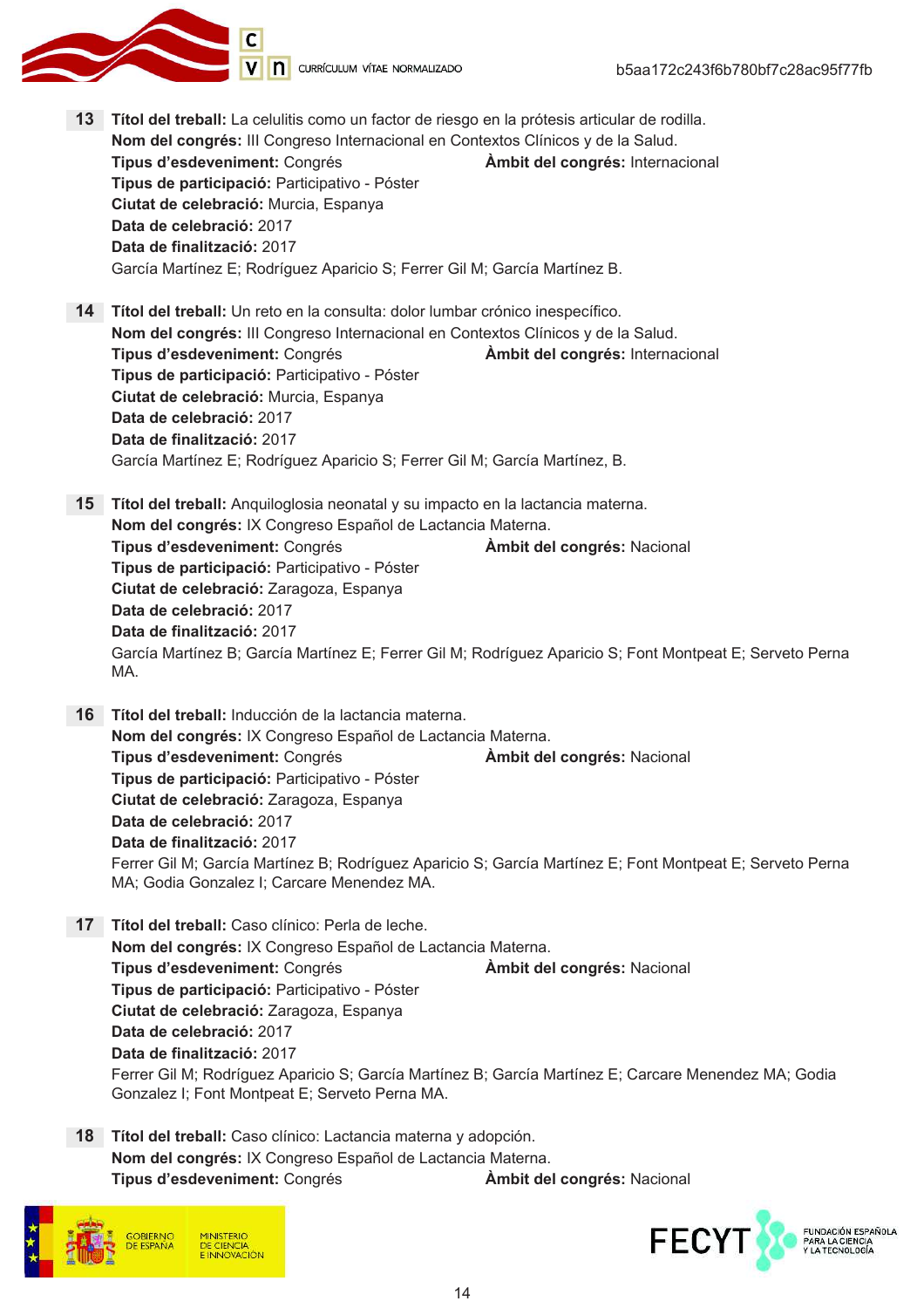

Tipus de participació: Participativo - Póster Ciutat de celebració: Zaragoza, Espanya Data de celebració: 2017 Data de finalització: 2017 García Martínez B: Ferrer Gil M: Rodríguez Aparicio S: García Martínez E: Font Montpeat E: Serveto Perna MA; Godia Gonzalez I; Font Montpeat E; Carcare Menendez MA.

19 Títol del treball: Impartición del taller: Educación del paciente, empoderamiento y TIC Nom del congrés: I Congreso Internacional en Salud, Educación y Calidad de Vida Tipus d'esdeveniment: Congrés Ambit del congrés: Internacional Tipus de participació: Participativo - Otros Ciutat de celebració: Lleida, Espanya Data de celebració: 2016 Data de finalització: 2016 Entitat organitzadora: 4974 - GESEC, Universitat de Tipus d'entitat: Universitat Lleida Valenzuela-Pascual F; Virgili J; Pastells R; Martínez J; García E.

20 Títol del treball: The effectiveness of the neurofeedback treatment in adults with fibromyalgia syndrome on pain, fatigue, quality of life, cognitive clouding, depression and anxiety: a systematic review Nom del congrés: 16th World Congress on Pain Àmbit del congrés: Internacional Tipus d'esdeveniment: Congrés Tipus de participació: Participativo - Póster Ciutat de celebració: Yokohama, Japó Data de celebració: 2016 Data de finalització: 2016 Entitat organitzadora: 06546 - International Tipus d'entitat: Altres IPSFL extracomunitàries Association for the Study of Pain (IASP) Martínez-Navarro, O; Rubí-Carnacea, F; García-Martínez, E; Soler-González, J; Blanco-Blanco, J; Climent-Sanz, C; Valenzuela-Pascual, F.

21 Títol del treball: Effectiveness of Cognitive Behavioral Therapy for the Treatment of Insomnia in Patients with Fibromyalgia. A Narrative-Based Systematic Review Nom del congrés: 16th World Congress on Pain Tipus d'esdeveniment: Congrés Àmbit del congrés: Internacional Tipus de participació: Participativo - Póster Ciutat de celebració: Yokohama, Japó Data de celebració: 2016 Data de finalització: 2016 Entitat organitzadora: 06546 - International Tipus d'entitat: Altres IPSFL extracomunitàries Association for the Study of Pain (IASP) Climent Sanz C; Valenzuela Pascual F; Blanco Blanco J; Rubí Carnacea F; García Martínez E; Alconada Romero A; Gea Sánchez M; Barallat Gimeno E; Soler González J; Briones Vozmediano E.

22 Títol del treball: Efectividad del neurofeedback en el abordaje sintomático de la fibromialgia: revisión sistemática narrativa. Nom del congrés: XX Encuentro Internacional de Investigación en Cuidados Tipus d'esdeveniment: Congrés Àmbit del congrés: Internacional Tipus de participació: Participativo - Ponencia oral (comunicación oral) Ciutat de celebració: A coruña, Espanya Data de celebració: 2016 Data de finalització: 2016



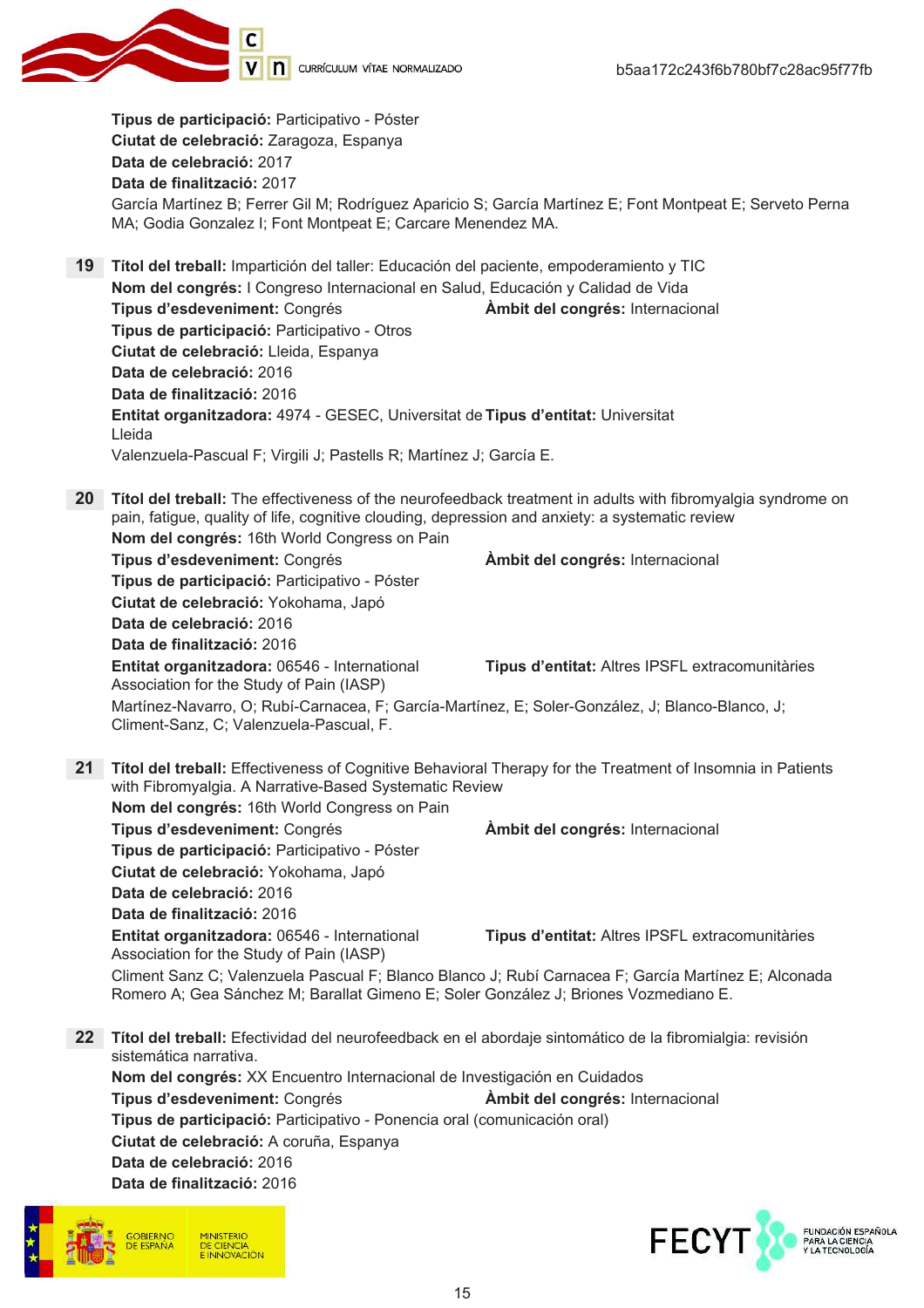

Entitat organitzadora: 5290 - INVESTEN Instituto de Tipus d'entitat: Ministeris Salud Carlos III Martínez Navarro O; Valenzuela-Pascual F; Climent Sanz C; García Martínez E; Rubí Carnacea F; Soler González J; Blanco Blanco J.

- 23 Nom del congrés: V Jornada d'infermeria i fisioteràpia Tipus d'esdeveniment: Congrés **Ambit del congrés: Nacional** Tipus de participació: Comitè científic Ciutat de celebració: Lleida, Espanya Data de celebració: 2016 Data de finalització: 2016 Entitat organitzadora: UDLL - Universitat de Lleida Tipus d'entitat: Universitat  $(UdL)$ García, E.; Martinez, J.; Duch, MM.; Teres, L.; Fernandez, A.; Climent, C.; Folguera, M.; Fite, AM.; Nuin, C.; Escobar, MA; Porté, M.; Botigué, T.; Rubí, F.; Lavedan, A.; Casanova, C.
- 24 Títol del treball: Efectividad del tratamiento no farmacológico en los síntomas físicos y psicológicos en cicatrices: revisión sistemática. Nom del congrés: XIX Encuentro Internacional de Investigación en Cuidados Tipus d'esdeveniment: Congrés Àmbit del congrés: Internacional Tipus de participació: Participativo - Ponencia oral (comunicación oral) Ciutat de celebració: Cuenca, Espanya Data de celebració: 2015 Data de finalització: 2015 Entitat organitzadora: 5290 - INVESTEN Instituto de Tipus d'entitat: Ministeris Salud Carlos III García Martínez E; Valenzuela Pascual F; Rubí Carnacea F; Blanco Blanco J; Soler González J; Climent  $SanzC$
- 25 Títol del treball: Efectividad de los tratamientos no farmacológicos en cicatrices patológicas, postraumáticas y posquirúrgicas para la disminución del prurito, el dolor y los síntomas psicológicos: una revisión sistemática. Nom del congrés: VI Jornada Interuniversitària de la Societat Catalano-Balear de Fisioteràpia Tipus d'esdeveniment: Congrés Ambit del congrés: Nacional Tipus de participació: Participativo - Ponencia oral (comunicación oral) Ciutat de celebració: Barcelona, Espanya Data de celebració: 2015 Data de finalització: 2015 García Martínez, E.
- 26 Títol del treball: El masaje: un alivio para el cólico del lactante Nom del congrés: III Jornada d'infermeria i fisioteràpia Tipus d'esdeveniment: Congrés Ambit del congrés: Nacional Tipus de participació: Participativo - Póster Ciutat de celebració: Lleida, Espanya Data de celebració: 2014 Data de finalització: 2014 Entitat organitzadora: UDLL - Universitat de Lleida Tipus d'entitat: Universitat  $(UdL)$ García Martínez E: García Martínez B: Bonet Ordériz, A.



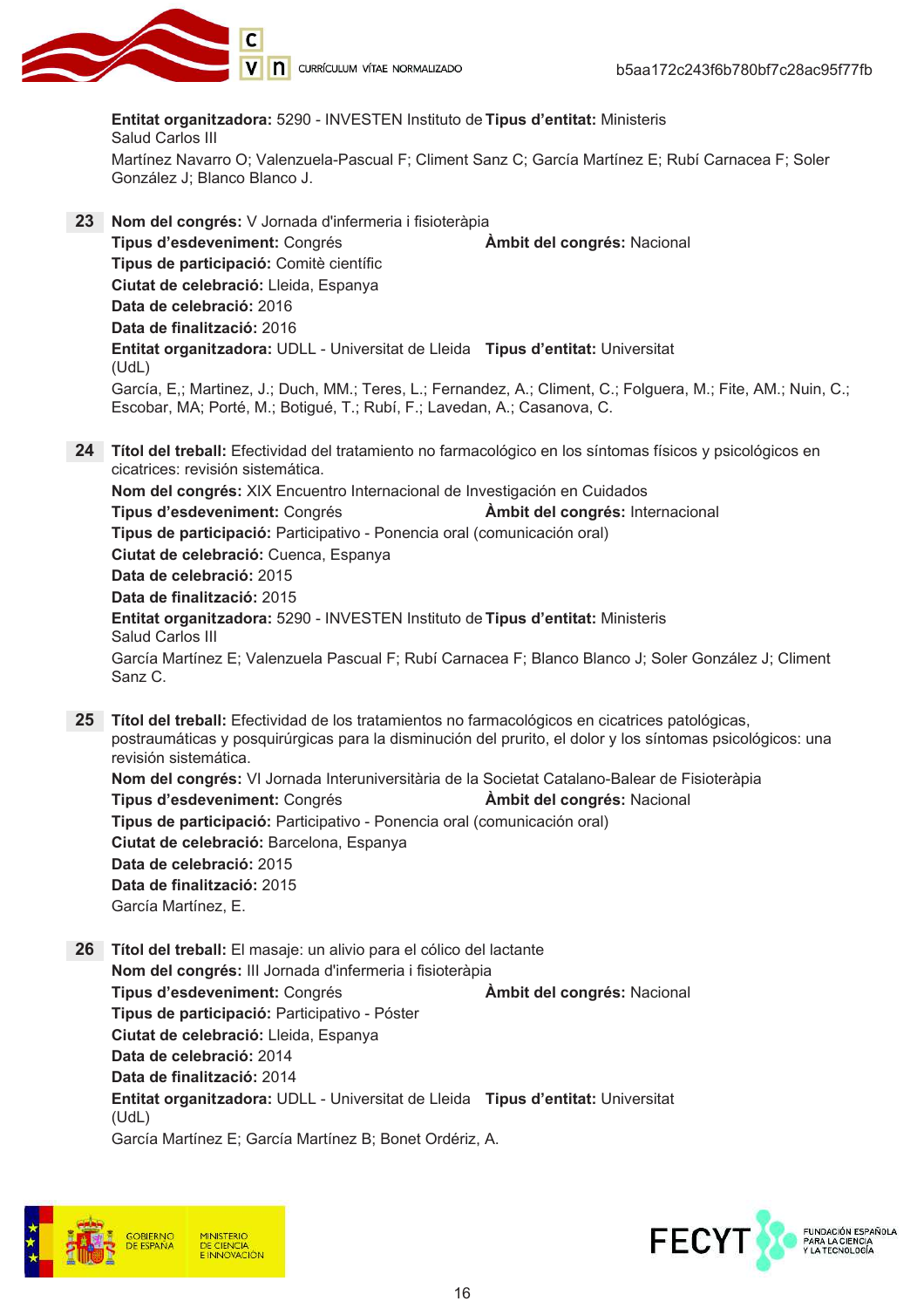

**D** CURRÍCULUM VÍTAE NORMALIZADO

### **Altres mèrits**

### Ajuts i beques obtinguts

1 Denominació de l'ajut: Asistente de docencia en la asignatura de 'Procedimientos generales en fisioterapia 2' del Grado en Fisioterapia. 80 horas de dedicación. Entitat que la concedeix: Facultat d'infermeria i Tipus d'entitat: Universitat fisioteràpia, Universitat de Lleida. Data de la concessió: 01/04/2017 Durada de l'ajut: 3 mesos Data de finalització: 30/06/2017 2 Denominació de l'ajut: Asistente de docencia en la asignatura 'Métodos Específicos en Fisioterapia 1' del grado en fisioterapia. 66 horas de dedicación. Entitat que la concedeix: Facultat d'infermeria i **Tipus d'entitat: Universitat** fisioteràpia, Universitat de Lleida. Data de la concessió: 24/10/2016 Durada de l'ajut: 3 mesos Data de finalització: 23/01/2017 3 Denominació de l'ajut: Asistente de docencia en la asignatura "Estructura del cuerpo humano 2" del grado en fisioterapia. 75 horas de dedicación. Entitat que la concedeix: Facultat d'infermeria i Tipus d'entitat: Universitat fisioteràpia, Universitat de Lleida. Data de la concessió: 23/02/2016 Durada de l'ajut: 3 mesos - 9 dies Data de finalització: 31/05/2016 4 Denominació de l'ajut: Asistente de docencia en la asignatura 'Valoración en Fisioterapia 2' del grado en fisioterapia. 55 horas de dedicación. Entitat que la concedeix: Facultat d'infermeria i Tipus d'entitat: Universitat fisioteràpia, Universitat de Lleida. Data de la concessió: 01/11/2015 Durada de l'ajut: 3 mesos

### Resum d'altres mèrits

Data de finalització: 31/01/2016

- Descripció del mèrit: Assistència a Reunions Científiques (sense Presentació, ni publicació): VI Jornada  $\mathbf 1$ de Fisioteràpia TIC i 2.0 Entitat que acredita: Col·legi de Fisioterapeutes de Catalunya Data de la concessió: 30/09/2017
- 2 Descripció del mèrit: Línies de recerca: Beca de col·laboració del Ministeri d'Educació, Cultura y Esport en estudis de màster. Projecto d'investigació: 'The influence of a biopsychosocial educational internet-based intervention, on pain, dysfunction, quality of life, and pain cognitions, in chronic low back pain patients in primary care: A mixed methods approach'. Dirigit per F. Valenzuela Pascual.; 01/11/2015 -- 01/06/2016 Entitat que acredita: Departament d'infermeria i fisioteràpia, Universitat de Lleida. Data de la concessió: 01/11/2015